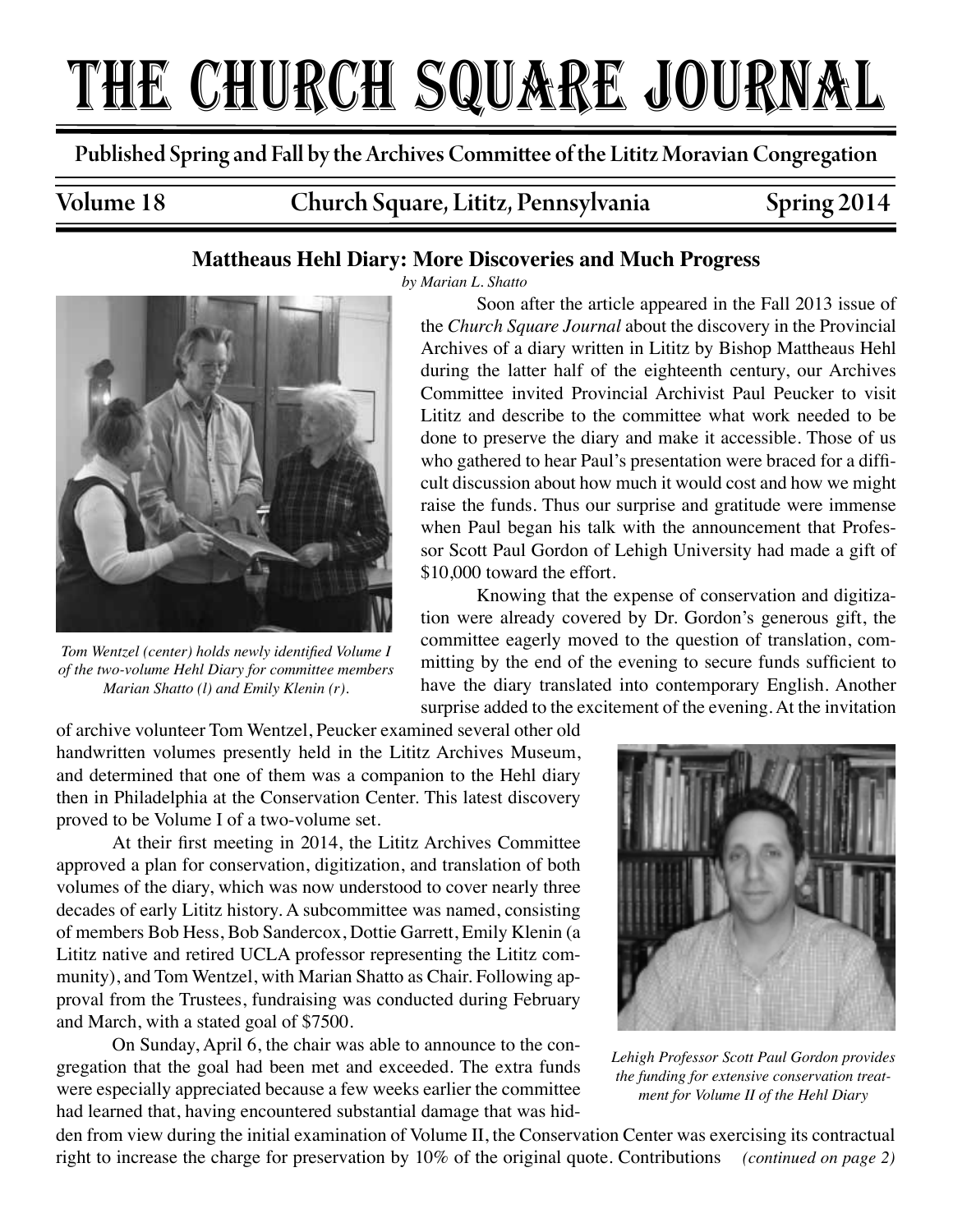## The church square Journal

Published Spring and Fall by the Archives Committee of the Lititz Moravian Congregation *Contacts* Church Office 717-626-8515 for PDF subscriptions send e-mail wih message "subscribe" to ChurchSquareJournal@gmail.com *Editorial Committee* John Clark, Chairman Kim Barabas Tom Wentzel Wayne LeFevre, Archival Editor Bob Sandercox, Editor

Online www.LititzMoravian.org

## **Museum reopens in May**

*Lititz Moravian Archives and Museum reopened for the season on May 2, and will be open on Fridays and Saturdays through October 31 from 11 a.m. to 2 p.m. There is no admission charge, but donations are accepted and appreciated.*

*For information about group tours, call the church office at 717-626-8515.*

# **Trustee John Clark is new Archives Chair**

John Clark, a lifelong resident of Lititz, says he is honored to chair the Committee charged with the responsibility of telling the story of Moravian heritage. "It's a story of a people seeking to live their faith. It's an American story of religious freedom."

Clark was appointed by Trustee President Steve Black to fill the position vacated by Randy Reist, who had been a Trustee and chair of Archives since 2012. *John Clark*



Church bylaws specify that the Archives chair is to be appointed from the Board of Trustees.

John and his wife Brenda are active church members of the church – he as Trustee and Brenda as an Elder. Both sing in the Senior Choir, and Brenda has been leading a weekday discussion group for women of the community.

He recently retired from his job at Durex Coverings in Brownstown. Until 1979, he operated the Spruce Villa Dairy on the family farm at the corner of Newport and Brunnerville Roads.

Brenda and John have two sons: Dana, an architect who now lives on the Newport Road farm, and Zachary, who is serving in the U. S. Army.

Clark, who attended his first Archives meeting in April, says he is impressed with the vitality and scope of responsibilities of the Committee. He hopes to support the Archives Committee in every way possible.

## **More Discoveries and Much Progress** *continued from page 1*

from generous Lititz Moravians and friends assure that even this unexpected additional expense will be covered.

At the recommendation of Paul Peucker, Pastor Roy Ledbetter was approached regarding translation. Ledbetter is a Southern Province Moravian who has served in Koenigsfeld, Germany, is skilled in reading and translating old German script, and has done frequent translations for the Northern Province Archives. He readily



*Hehl Diary Volume II was a box of loose pages before conservation treatment*

agreed to take on the task. In mid-March Shatto transported Volume I to the Provincial Archives, where it has been digitized, and a digitized file sent to Pastor Roy. Just before Easter the Conservation Center notified Peucker that preservation and digitization of Volume II had been complete. The journey to Phladelphia to retrieve it has been scheduled for Wednesday, May 7. Soon Volume II will join its companion in the Provincial Archives, and a copy of the digitized file will be sent to Ledbetter. Copies of both digitized files will also reside in Lititz.

It is now a matter of waiting patiently while the painstaking task of translation is being completed. What a joy it will be to report in the *Church Square Journal* about what these nearly 250-year-old diaries have revealed! Perhaps that article will appear in the Fall 2014 issue. Watch for it here.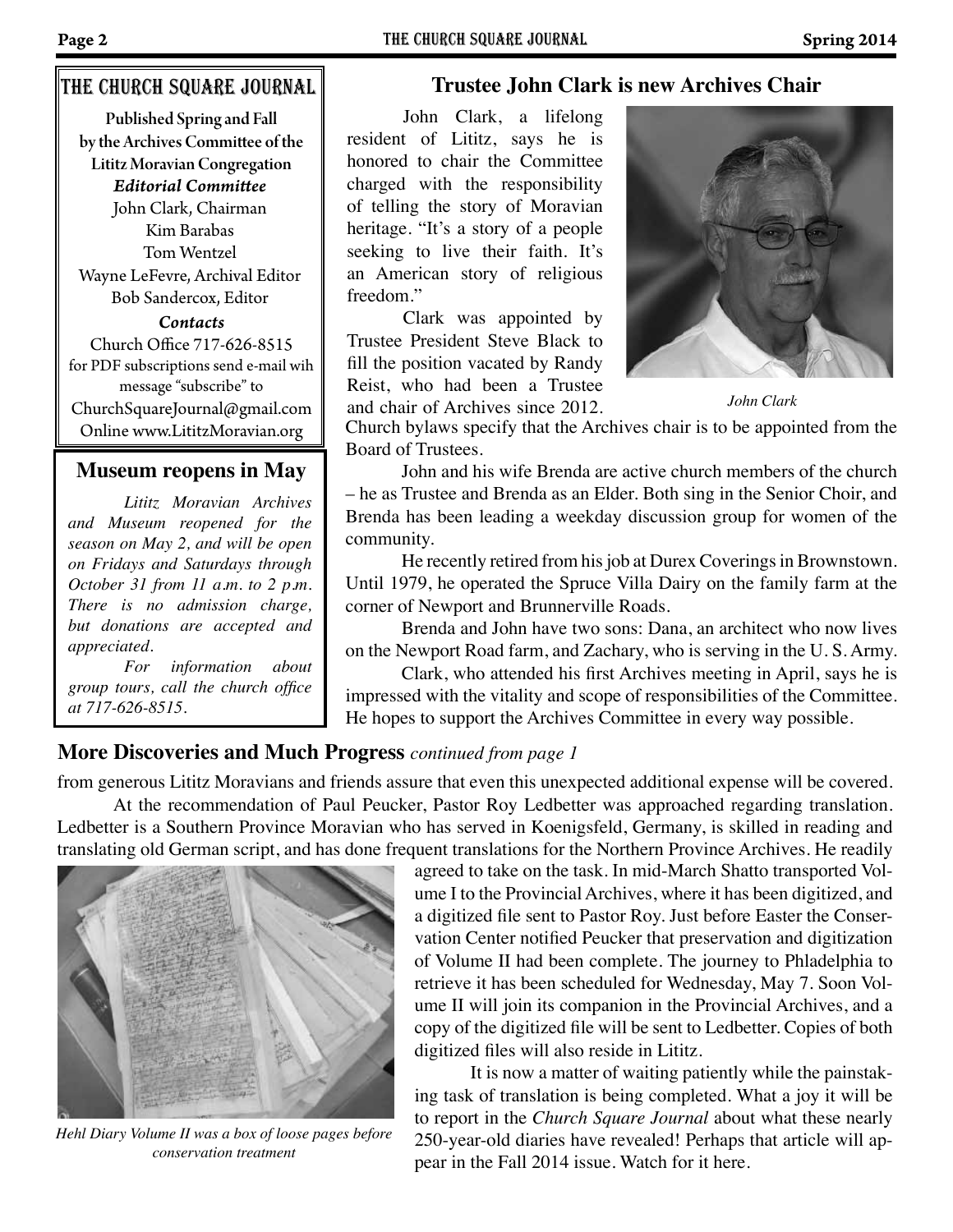## **The Old Coffee Kitchen, A Hidden Seldom-seen Treasure**

*By Wayne B. LeFevre*

During last November's meeting of the Archives Committee, note was made of the approaching 2nd Friday event of December (Loving Lititz Every 2<sup>nd</sup>!), always an occasion of gaiety and sparkle in downtown Lititz.

Sister Anne Wentzel suggested that, as a feature of the evening's celebration, the Committee host an open house in the old coffee kitchen in the cellar of the 1762 Gemeinhaus/Parsonage, and described the kitchen as a hidden treasure rarely seen by either the public or the congregation. The Committee immediately embraced her suggestion. Sister Wentzel continued that perhaps each visitor could be given a memento of the occasion; maybe a beeswax Christmas Vigil candle or a Moravian water mint (made only at Christmas time). And so, plans were underway.

A month later the night of Friday the  $13<sup>th</sup>$  arrived. And this writer, who possesses a very special connection and deep affection for the coffee kitchen, approached the church expectantly and with quiet excitement.

Candlelit luminaries led the way from Church Avenue to the double doors of the church's west façade. Here, a modest placard welcomed coffee kitchen visitors who, entering those doors, stepped into the softly lighted church interior and an elegant setting of impressive and, yes, even breathtaking splendor: the pair of tall cedar trees flanking the apse; red poinsettias massed below



*Photo from Wayne LeFevre Collection*

*Rhea Roosen and Wayne LeFevre prepare Lovefeast coffee in the old Coffee Kitchen in this 1972 picture.*

the cedars and in the deep windowsills; lavish sprays of holly filling the wall sconces encircling the room; a beribboned wreath of fir on each balcony's panelled front; and high above, the glorious 110-point Moravian star – all in readiness for the first evening of Christmas Vigils just two days later. Early visitors were even privileged to hear snatches of the Vigil's music, courtesy of Director of Music Ministry Jeff Gemmell in a practice session at the organ.

Moving across the front of the church and through the east door into the corridor, guests then took the stair down into the candlelit coffee kitchen where Brother Tom Wentzel described the room's history, its purpose, and its furnishings. Hanging from the fireplace crane, the huge copper kettle – in which, for countless generations, was brewed the lovefeast coffee – had been swung from its firebox site out into the room for visitors' closer inspection. Red-berried greens, freshly gathered from the garden of Sister Charlene VanBrookhoven, garnished the fireplace mantle and other areas throughout the room.

Finishing his presentation, Brother Wentzel then pointed the way through the double doors which, years ago, opened to the back garden, but today, admit one to a vast storage room. Here, visitors immediately encountered the sight and scent of hundreds upon hundreds of hand-dipped, hand-ruffed beeswax candles in readiness for their glorious procession into the church at that most moving moment of the Vigil service. Sister Kim Barabas described the candles' making and their symbolism. As the appreciative guests – many of them visibly awed – prepared to leave, each was given a hand-decorated Moravian water mint from Sister Connie Lawrence's kitchen.

Back into the outdoors and a cold, brittle winter night, with a light breeze nipping nose and fingers. But the gracious hospitality just experienced warmed one's heart and elevated one's spirit.

Approximately 100 visitors welcomed the rare opportunity to view this handsome remnant of Lititz Moravian's rich history and tradition. A frequent comment heard was: "I never knew that there was anything like this down here!"

It is this writer's firm conclusion that this event, courtesy of the Archives Committee, was a vivid example of Lititz Moravian's radical hospitality!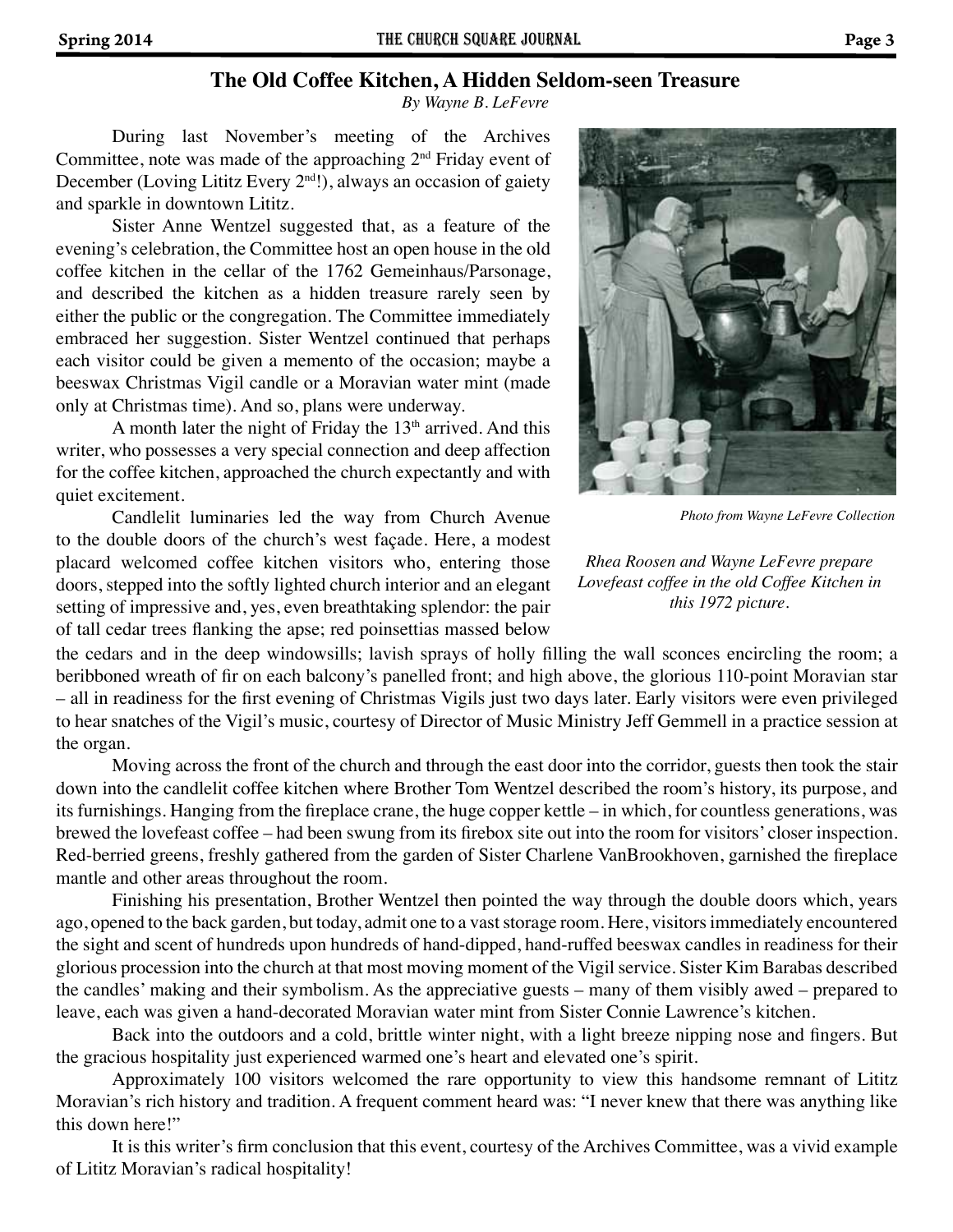# Two 'Ancient' Stringed Instruments in Archives Collection

#### *By Thomas L. Wentzel*

The Serpent Horn, the Ophicleide, and the Key Bugle are among the rare and unusual instruments familiar to visitors of the musical instrument collection in the Lititz Moravian Archives. Two other rare, and often overlooked, instruments in the collection, with ancient roots, reside quietly in their glass display case in the strings and woodwinds room.

These two instruments are currently mislabeled "Bowed Dulcimers", but recent research by a volunteer archivist reveals that they were historically called "Scheitholts". A Scheitholt (scheit in German translates to "piece" and holtz to "wood") is an early form of a zither (loosely defined as a stringed instrument without a neck). Many Americans are familiar with the Appalachian Dulcimer, which is also a form of zither and evolved from the European Scheitholt.

Medieval music academic Michael Praetorius, b. 1571, wrote a treatise, Syntagma Musicum, which left behind clear drawings and written details about many musical instruments of his day, including the Scheitholt. Praetorius' work has given researchers a clear view of both construction and tunings of these unusual instruments. Both instruments in our collection match the traits outlined by Praetorius over four hundred years ago!

Lanie Graf, a former archivist at the Moravian Archives in Bethlehem, published an article in the Journal of Moravian History which outlined early use of the cittern (a guitar-like instrument) in eighteenth century Moravian spiritual and musical life. In her treatise, Graf cites many examples of Moravian use of the cittern in both Europe and America, including an image published shortly after the death of Zinzendorf which depicts a Moravian woman playing a cittern beside Zinzendorf's casket.

Several 18th century Moravian diaries extant mention the playing of a 'zitter', and raise the question: Were these early scribes referring to a 'cittern' or a 'zither' (Scheitholt)? Further research is needed to answer this question.

What we do know for certain is that the zither was in use in Lititz at least as early as 1825, as indicated by the two examples in our collection.

The first instrument in the Lititz Moravian collection is labeled LMS11, circa 1825, and, along with a bow labeled LMS11b, is recorded as presented by Mrs. Roy Reidenbaugh, with the instrument passed down in her family. The zither appears to be made entirely of oak (or possibly another local wood like sassafras). Visible through the sound hole is a white label which reads '1877'. The zither measures 35" long, 3 1/2" wide and about 2 3/4" deep. The top has two sound holes, the first in the shape of a tulip, the second a multi-lobed flower or pinwheel. Both these designs are typical symbols found throughout Germanic culture. The fret board consists of fifteen staples, or frets, some brass (which appear to be the original) and some iron, which are likely later replacements. There are four iron tuning posts to accommodate four strings, and the wear on the frets show that the first two strings, the melody strings, were mounted very closely together, tuned to the same pitch. The other two strings without frets were typically tuned as drones. The spacing of the frets gives the impression of a diatonic scale, but the intonation is off, so it is difficult to ascertain without further investigation

The second zither in the collection is labeled LMS12, circa 1900, with a similar white tag inside scribed '1876'. (The significance of these numbers is unknown at this time.) This instrument is recorded as once being owned by Charles D. Kreider, who was Headmaster of Linden Hall circa 1900. Later, Mr. Kreider was editor of *The* 



*This zither (LMS11) appears to be made entirely of oak. The zither measures 35" long, 3 1/2" wide and about 2 3/4"* 

*Moravian* and lived in Nazareth. This instrument has an elegant scroll carved into its 'head', and a top and sides made from what appears to be native walnut, but could also be mahogany. The bottom (the soundboard) is likely quarter-sawn spruce. The instrument measures 31" long, 4 3/4" wide and 3" deep. A sound hole is cut into the top in the shape of a stylized reverse 'S'. The fret board has sixteen steel frets, and they are spaced to create an octave-repeating diatonic scale (think white keys on a piano). There are four iron string-winding posts showing the same construction as LMS11, but it is difficult to determine if the first two strings were placed close together like LMS11, or at the spacing in the current set-up. It is likely, though, that the first two strings are the melody strings and tuned in unison, with the third and fourth strings tuned as drones. After close examination, and seeing no 'pick wear' on the top, it is very likely that this zither was also bowed, as opposed to plucked with a pick, which was the picking method on the Appalachian dulcimer. It is the opinion of this writer that this zither was possibly constructed before the listed date of 1900.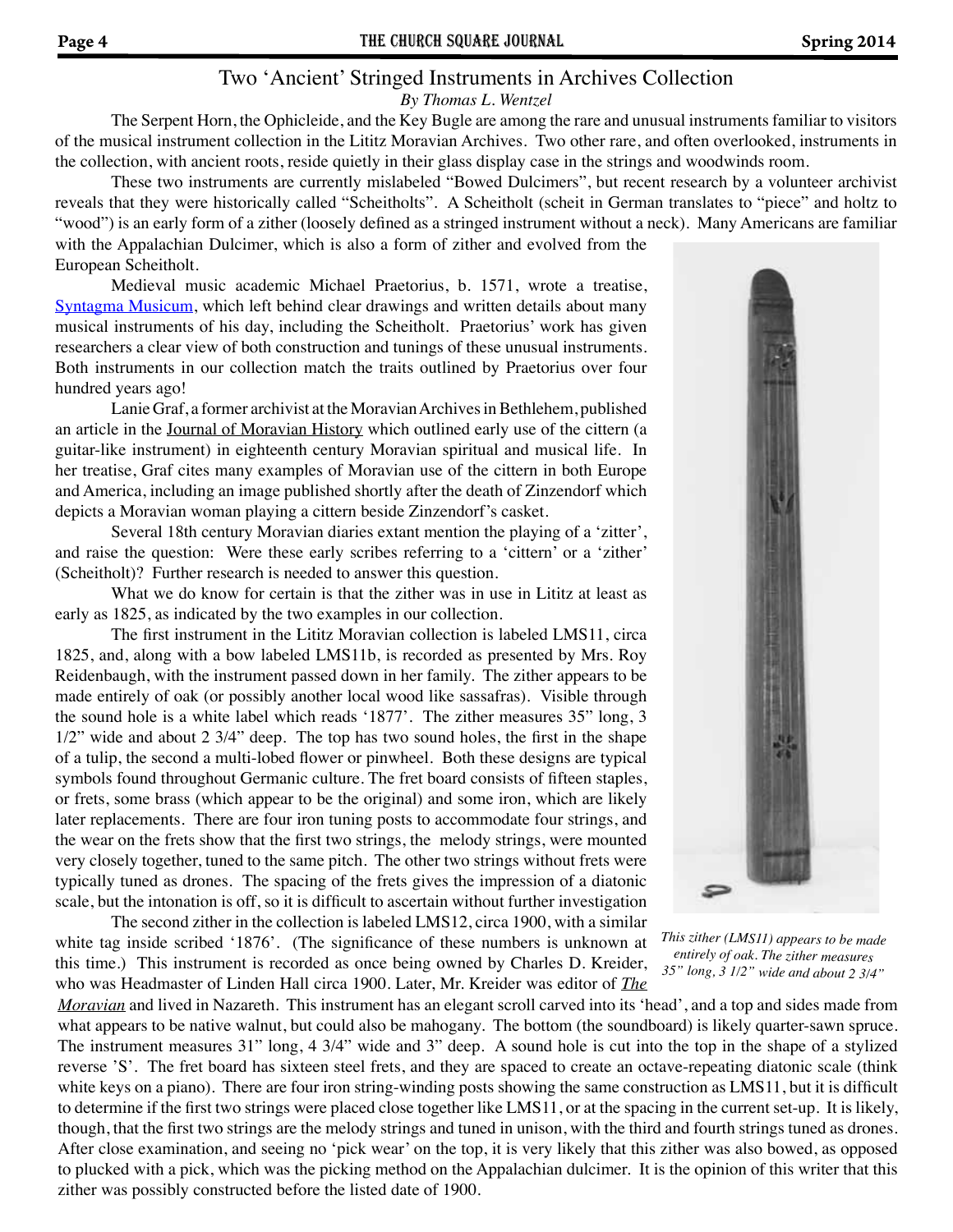What do they sound like? That's the question most would want answered. Unfortunately, neither instrument is set up to adequately play. However, LMS12 was recently tuned and lightly strummed and the instrument produces a surprisingly strong and pleasant tone, much like a viola would sound. An



out the old melodies once again. *The instrument (LMS12) measures 31" long, 4 3/4" wide and 3" deep. A sound hole is cut into the top in the shape of a stylized reverse 'S'.* 

 Perhaps in the future, these two Moravian zithers with ancient roots will be fixedup and tunedup, and sing

to ours.

internet search on *youtube* for "Ubermal der Tag Verslossen on Scheitholt" will serve up a delightful G <sup>e</sup> <sup>r</sup> <sup>m</sup> <sup>a</sup> <sup>n</sup> hymn played on a bowed S che itholt. copied from an antique example in the Mercer Museum in Doylestown. This instrument is very similar in construction

#### Moravian Sponge Cake



*Moravian Sponge Cake (recipe from 1905 cook book, see next story), baked by Anne Wentzel, was featured at recent Lenten Supper hosted by the Archives Committee.*

*For the Particular Housewife...*

### 1905 *Moravian Cookbook of Tried Recipes*

*By Kim Barabas and Anne Wentzel*

The Lititz Moravian Archives was thrilled to receive a well-loved 109-year-old cookbook from the Larry Donmoyer family. The Home Mission Society of the Lancaster Moravian Church compiled it.

This cookbook is a time capsule of early  $20<sup>th</sup>$  century living. It is enlightening to read the recipes and discover the simplicity of that time. There are references to "butter the size of a walnut or an egg", a reminder that butter did not come in measured quarter pound sticks and measuring cups were not yet available. Also, an awareness that ovens did not come with temperature gauges. The directions say bake in a "quick", "moderate" or "hot" oven. Some of the recipes are no longer enticing to a modern palate... a favorite example is Mock Turtle or Calf's Head Soup ….it begins with, "put the head into cold salted water for one hour, after removing the brains."

The index is found at the end of the book and contains much of the usual, such as Soups; Meats and Poultry; Pies, Puddings, and Desserts and some unusual items such as Invalid Cookery (which doesn't describe specific aliments) and Emergency. Under Invalid Cookery we found a recipe for **Milk Punch** which reads as follows: "*Half a pint of milk, one Tablespoonful brandy, or two of whisky, or three of sherry, a little sugar and grated nutmeg. Pour into a bottle and shake three minutes*. " A recipe for **Advice** was listed under the Emergency chapter and written as follows: "*Children often swallow cents, marbles and other indigestible articles, Give a good meal of oatmeal porridge, bread and milk, bread pudding, or any soft food and it will in all probability pass away without any trouble. Keep watch of the motions for a day or two to see that it is discharged."* That seems practical.

Another rarely seen recipe is on page 114 and is entitled **Scripture Cake**...and is written as follows: "*One cupful butter, Judges 5:25; three and one-half cupfuls flour, I Kings 4:22; three cupfuls sugar, Jeremiah 6:20; two cupfuls raisins, I Samuel 30:12; two cupfuls figs I Samuel 30:12; one cupful water, Genesis 24:17; one cupful almonds, Genesis 43:11; six eggs, Isaiah 10:14; one tablespoon honey, Exodus 16:31; pinch of salt, Leviticus 2:13; spices to taste, I Kings 10:10. Follow Solomon's advice for making good boys and you will have a good cake, Proverbs 23:14."* True confession... Upon review, half of the bible verses didn't quite fit the topic. Perhaps one needs to actually make the cake to discover its true meaning.

The entry that received the most attention was on page 5 and is titled How **To Cook A Husband**. Right then and there it was evident that this cookbook contained everything a woman needed to know at the beginning of the 20<sup>th</sup> Century and more than likely we could still learn a thing or two a hundred years later. The following is an excerpt from page 5. "*A good many husbands are utterly spoiled by mismanagement. Some women keep them constantly in hot water; others let them freeze by their carelessness and indifference. Some keep them in a stew by irritating ways and words. Others roast them; some keep them in a pickle all their lives. It cannot be supposed that any husband will be tender and good managed in this way, but they are really delicious when properly treated. In selecting your husband you should not be guided by the silvery appearance, as in buying mackerel, nor by the golden tint, as if you wanted salmon. Don't go to the market for him, as the best are always brought to your door... It is far better to have none unless you know how to cook him."*

Our Moravian ancestors were a fun-loving group!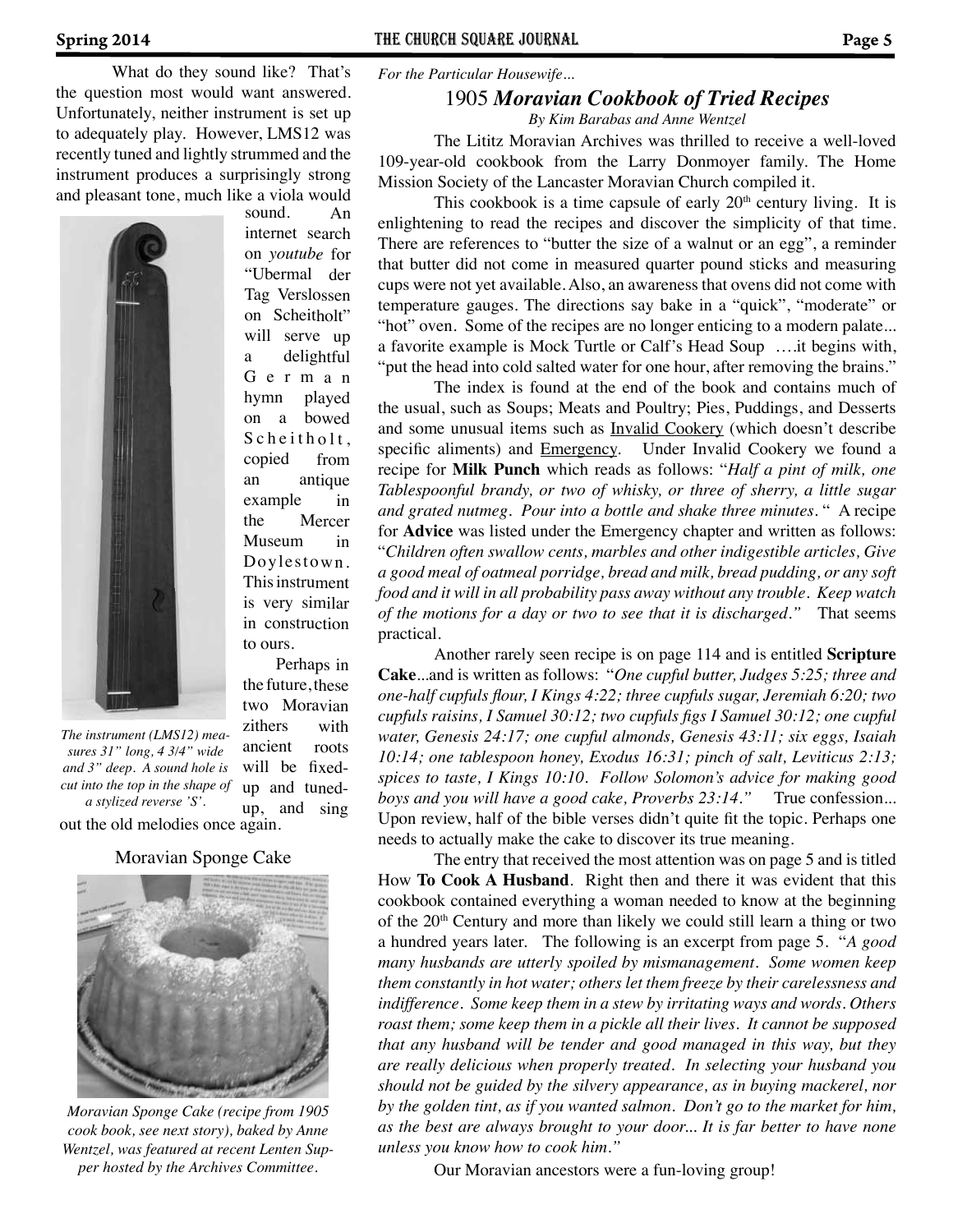# **A Touch of the Baroque on Church Square**

*By Wayne B. LeFevre*

A particularly elegant design motif of the Baroque period (c.1550 to c.1750) is the octagon – the rectangle or square with its four 90° corners cut off at a 45° angle, resulting in eight corners.

The motif was most visually prevalent in interior architectural detail: the wooden wall paneling of a room or salon;<sup>1</sup> the paneling of a cupboard's door, and that of a door opening from one room to another, as well as that of an exterior door giving access to a building's interior; even lightly incised on a God's Acre gravestone.<sup>2</sup>

There exists ample evidence to support the conviction that Count Zinzendorf (1700-1760) had a predilection for the octagon and the number  $(8)^3$  as will be revealed below.

When the 18<sup>th</sup>-century Moravian brethren purchased nearly 1,000 acres of land in North Carolina, they first established the town of Bethabara (House of Passage). It was in Bethabara that they began to plan what was to be the town of Salem, central to the outlying Moravian communities of Bethabara, Bethania, and Hope. Received from Count Zinzendorf in Europe was his personal plan for the new town which he first named Unitas, later changing the name to Salem (Peace).<sup>4</sup> The plan was both octagonal and concentric in form, and could be likened to that of a wheel, with a hub at its center and spokes radiating to an outer rim. Zinzendorf's design called for a central open circular area or hub, with its circumference or outer border cut into eight (8) angles or bevels. Each of the eight angled segments was to contain a large building: six of them as choir houses (Single Sisters, Single Brothers, Widows, etc.), a seventh as an apothecary, and an eighth structure as a tavern and the congregation court. In the hub's center was to be an octagonal *Gemeinhaus*. And radiating out in all directions from this central hub to the town's outer circular boundary were to be eight (again, the number 8!) avenues lined on either side with dwelling houses.

The brethren necessarily rejected Zinzendorf's plan because it could not be adapted to the hilly terrain with which they had to work.

After Zinzendorf's death in 1760, the Brethren engaged their surveyor, Philip Christian Gottlieb Reuter, to draw up a town plan suitable to their situation. Before he became a Moravian, Reuter (1717-1777) was Royal Surveyor to King Frederick the Great of Prussia. After joining the Moravian brethren in Herrnhut, he heeded the church's call to America, arriving in Bethlehem in 1756. February 1757 found him in the new settlement of Lititz surveying the land for streets and lots. Six months later, he and Bishop Spangenberg laid out the Church Square and the lots for the Gemeinhaus and the Single Sisters and Brothers Houses. In October 1758, Reuter again visited Lititz, bringing with him from Bethlehem six single men, formally organizing them as the Lititz Single Brothers economy or Choir. Then, he was off to North Carolina where he created a lasting testimony to his skill as a cartographer, drawing maps and plans for the various Moravian villages and their gardens, the maps and plans in themselves striking works of art.

At the town planners' request, Reuter designed Salem's square to be similar to the Lititz Church Square and to those of the Moravian towns of Niesky and Gnadenberg in Germany.<sup>5</sup> And as such, it appears today.



*Undated plan of Lititz, (Moravian Architecture and Town Planning, p. 101)*

Even though the brethren rejected Zinzendorf's plan with its emphasis on the number eight, they did recognize and include that number in two ways. One: a circle of eight trees was planted in the center of Salem's square. Two: the rectangular square's four corners were cut off at a 45° angle, making the square octagonal in form, having eight corners.<sup>6</sup>

Upon learning that Salem Square, basically a copy of our Church Square here in Lititz, was designed in Baroque style as an octagon, this writer was immediately eager to research the original form of our Lititz Square. The writer's personal library of Moraviana revealed that, indeed, the Lititz Church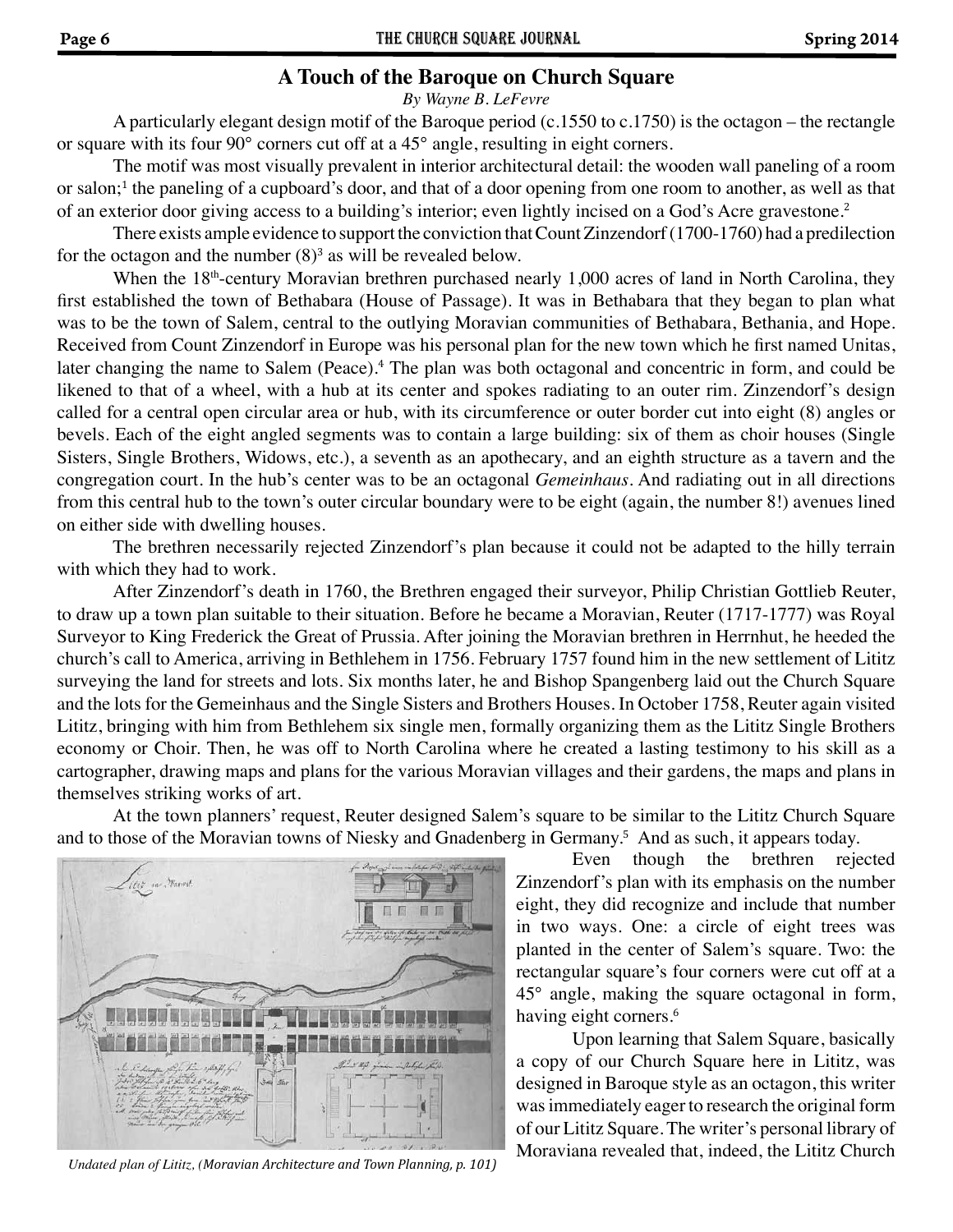



*Early watercolor of Lititz, artist unknown.* (*Artists' Album/Lancaster County, p 44) Note the octagonal shape created by the fencing of Church Square, and even a figure-eight on further observation.*

Square originally was an elongated octagon (the writer's term). A watercolor<sup>7</sup> and a colored lithograph,<sup>8</sup> each by an unknown artist, depict the square as eight cornered, an octagon! In addition, a pen-and-ink (?) drawing of the Lititz square also exhibits the octagonal design. The original of this view, by Salem's Elias Vogler (1825-1876), was first admired by this writer while visiting Old Salem decades ago. Negotiations were immediately begun to secure a photographic copy of the drawing for our files here in Lititz. The framed copy is now resident in our museum. All three illustrations are undated. However, they all depict John Beck's Young Gentlemen's Academy of Lititz which was built in 1822, therefore ascribing them to dates beyond the 19<sup>th</sup> century's first quarter.

Now, an aside of considerable note. Just as there was an alternate plan for Salem, so there was also one for Lititz. In the Bethlehem Archives is a plan, undated and unsigned, which, had it been chosen, would have doubled the size of Church Square as we know it today.<sup>9</sup> This plan shows a street (today's East Main Street) running through the town. South of the street is an open square with the church at the center flanked by the Sisters and Brothers Houses, similar to today's scene. But north of the street is yet another open square equal in size to that of the south side. This area, on its northern edge, is centered by a *Gemeinhaus* which is directly opposite the church on the proposed square's southern boundary. On both sides of the street, stretching east and west from this double-wide square, are four houses, a total of eight to the west and eight to the east. Again, the number 8! Could this be another Zinzendorf plan? Obviously, it could not be utilized because of the terrain north of Main Street dipping, as it does, downhill to today's North Lane and the railroad tracks, and then uphill to Front Street.

Today, the Moravian Church Square here in Lititz exhibits the conventional 90° right-angle corners at street side. BUT! The southeast corner facing the Sisters House and Stengel Hall, and the southwest corner facing the Brothers House and the dePerrot House, both reveal the cut-off 45° angled corners. True, the last mentioned corner is broader than the originals due to Henry Ford and his colleagues. Yet, may we be so bold as to declare that today, in the 21<sup>st</sup> century, Church Square does indeed retain a touch of the Baroque? (Endnotes)

1. *Helmut Rudolph, Architecture and Interior Decoration of the Herrnhutters; The Bourgeois Baroque of the Herrnhut Brethren Community (Gustav Winter, 1838) p. 33*

6. *Hodgson, p. 25*

*Darell Spencer, The Gardens of Old Salem (Old Salem, Inc., 1977) pp.43, 60, 61*

7. *Gerald S. Lestz, Artists' Album/Lancaster County (Science Press, 1983) p. 44*

8. *Byron K. Horne, The Moravians at Lititz in Lancaster County, Vignettes of People and Places (Science Press, 1975) pp. 58, 59*

9. *William J. Murtagh, Moravian Architecture and Town Planning (The University of North Carolina Press, 1967) pp. 101, 102*

<sup>2.</sup> *Ibid, p.45*

<sup>3.</sup> *Anne Hodgson, A Short History of Salem Square, in The Three Forks of Muddy Creek, Vol. XIV (Old Salem, Inc., 1990) pp. 25-27* 4. *Ibid*

<sup>5.</sup> *Penelope Niven, Old Salem, The Official Guidebook (Old Salem, Inc.) p. 24*